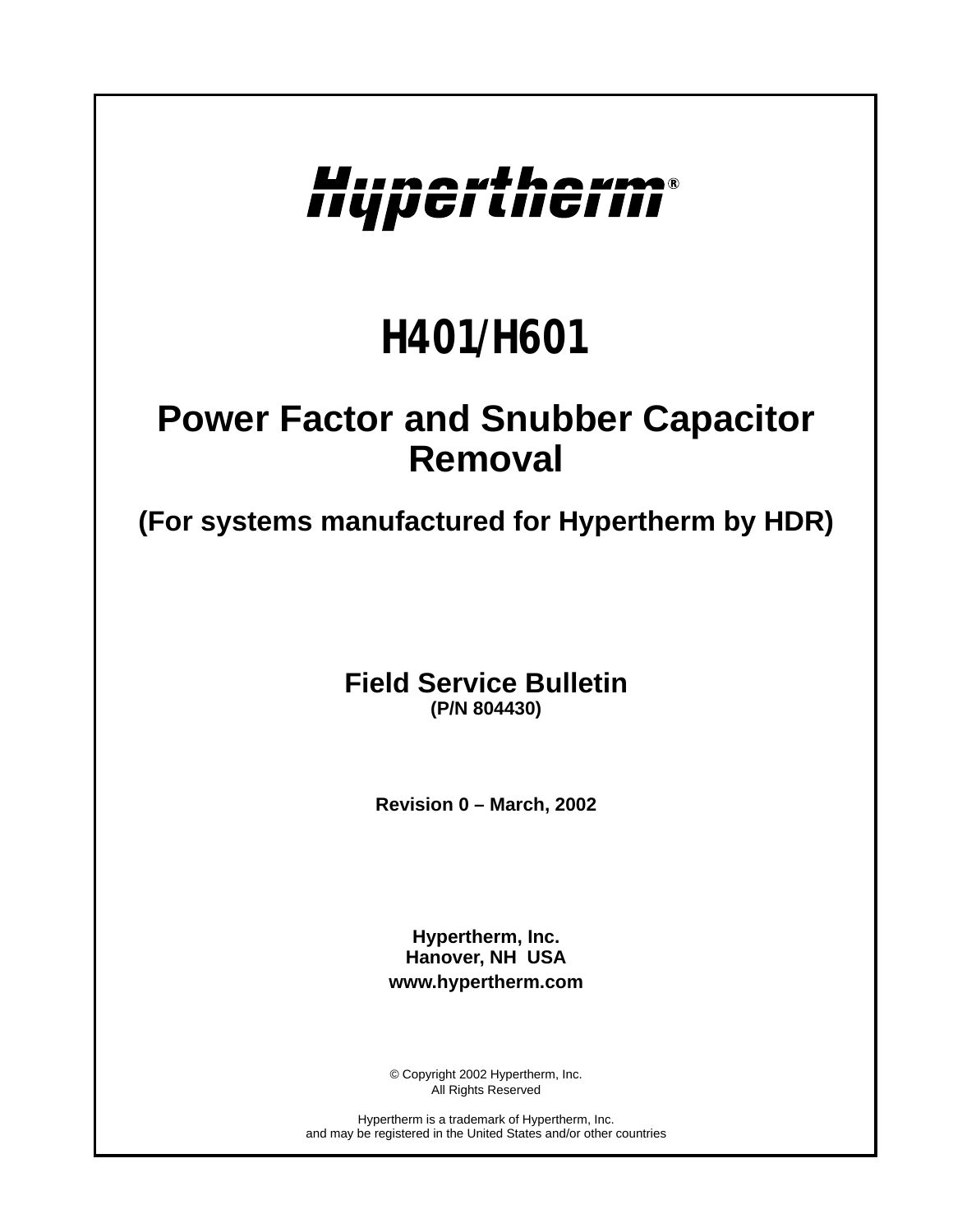

**NOTE: To tell if the unit was manufactured by HDR, look for the sticker on the left side of the power supply. It is located by the primary input power knockouts. See picture below.**



#### **Why Capacitors Were Incorporated in the H401/H601 Design**

Adding **Power Factor** capacitors was considered appropriate because the electrical load for the H401 and H601 power supplies is inductive. An inductive load draws more current than required so the reactive power demand is satisfied. Adding the capacitors diverts some of the reactive power from the line causing a reduction in line current and an improvement in the power factor.

The **Snubber Capacitors** were incorporated in the original design of the SCR bridge. Testing has shown that snubber capacitors are not required. In some cases the capacitors can cause arcing to occur. They should be removed.

#### **Reasons for Removing Power Factor Capacitors**

- 1 The power factor improvement shown is less than .5% at rated load with the capacitors.
- 2 Capacitors cause a deterioration of about 25% in the quality of line current as well as a deterioration in voltage, due to the introduction of harmonics.
- 3 The line-side harmonic currents have been observed to cause over-heating and failure of the capacitors in some cases.

Note: For a more detailed technical explanation of the power factor capacitors, see page 4.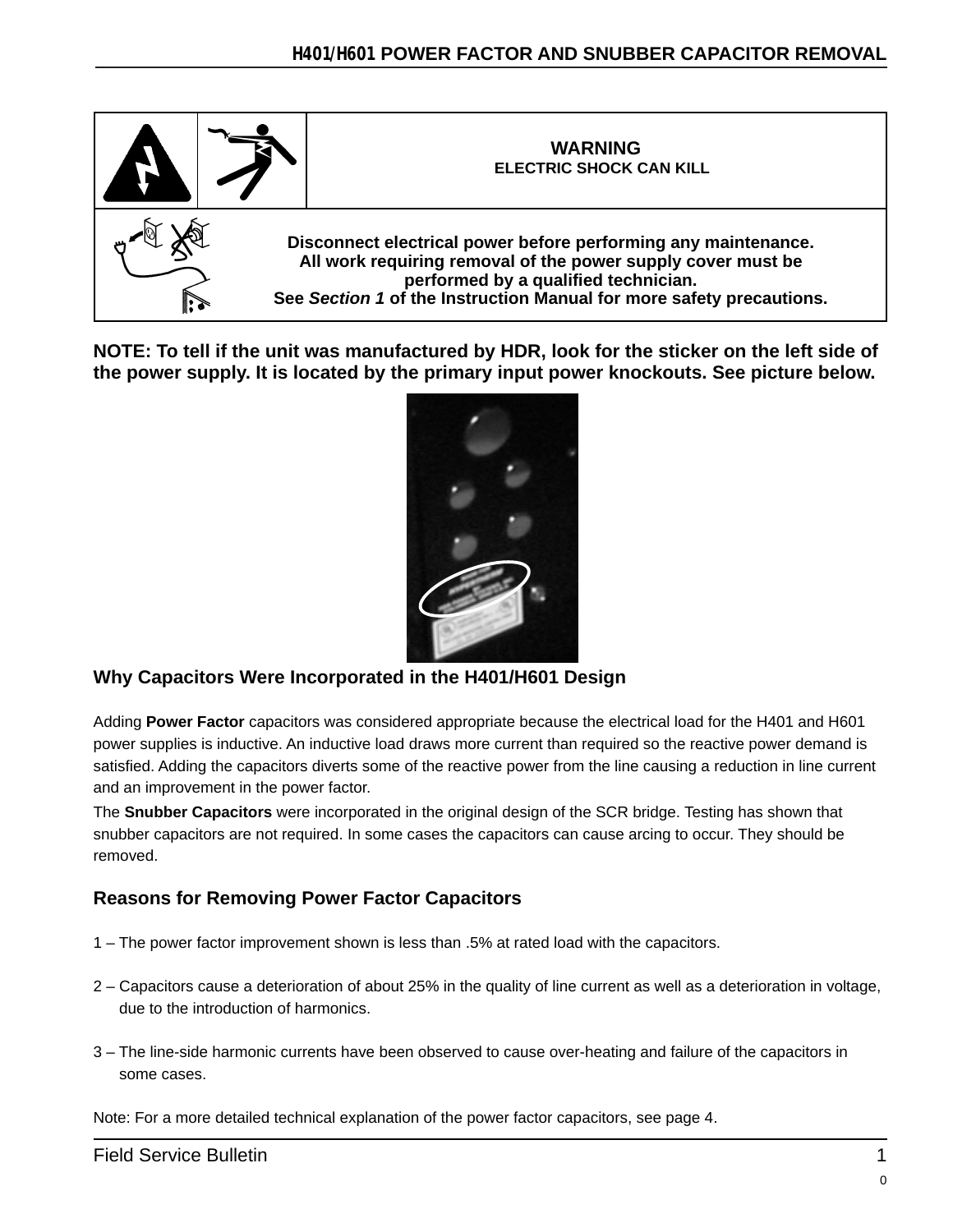#### **Power Factor Capacitors Procedure**

- 1 Disconnect power from H401/H601.
- 2 Remove top cover of power supply and locate the main contactor (1C). Remove the 12 ga. wires from the secondary side of 1C numbered 1L1, 1L2, and 1L3 (there are four at each location). See figure below.



- 3 Loosen and remove the threaded rods at both ends of the capacitor banks. See figure below.
- 4 Remove capacitors and supporting brackets from the machine.
- 5 Replace top cover and turn power back on.

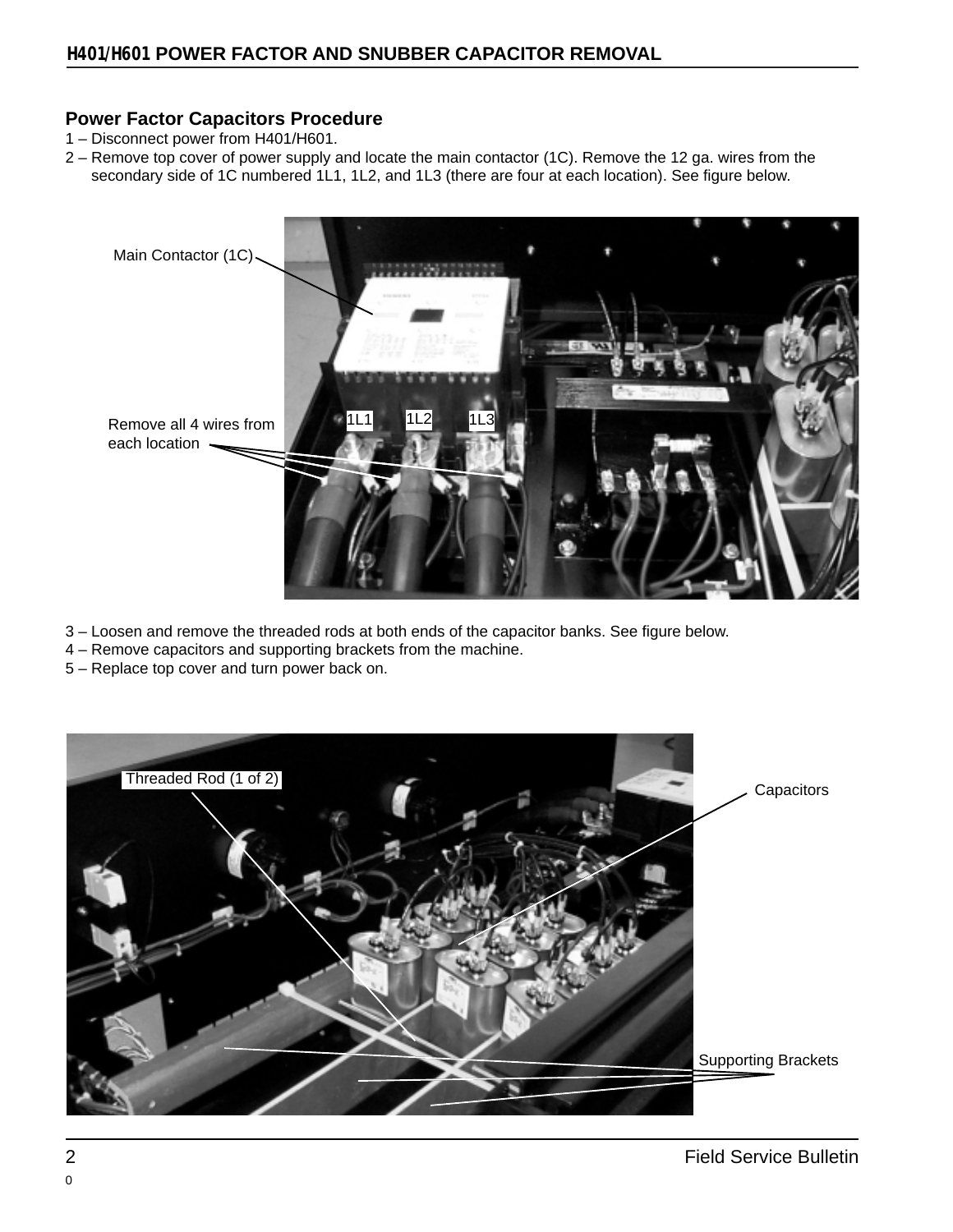#### **Snubber Capacitors Procedure**

There are 6 snubber capacitors to remove from the SCR bridge.

- 1 Disconnect power from H401/H601.
- 2 Remove left side panel.
- 3 Loosen nuts (2) for each capacitor and slide bolt out of slot. See figure below.



Note: The 2 capacitors at the front of the machine are difficult to reach. Reach in through left side of power supply, underneath SCR bridge. DO NOT cut wires to capacitor and leave bolts in place.



Field Service Bulletin 3